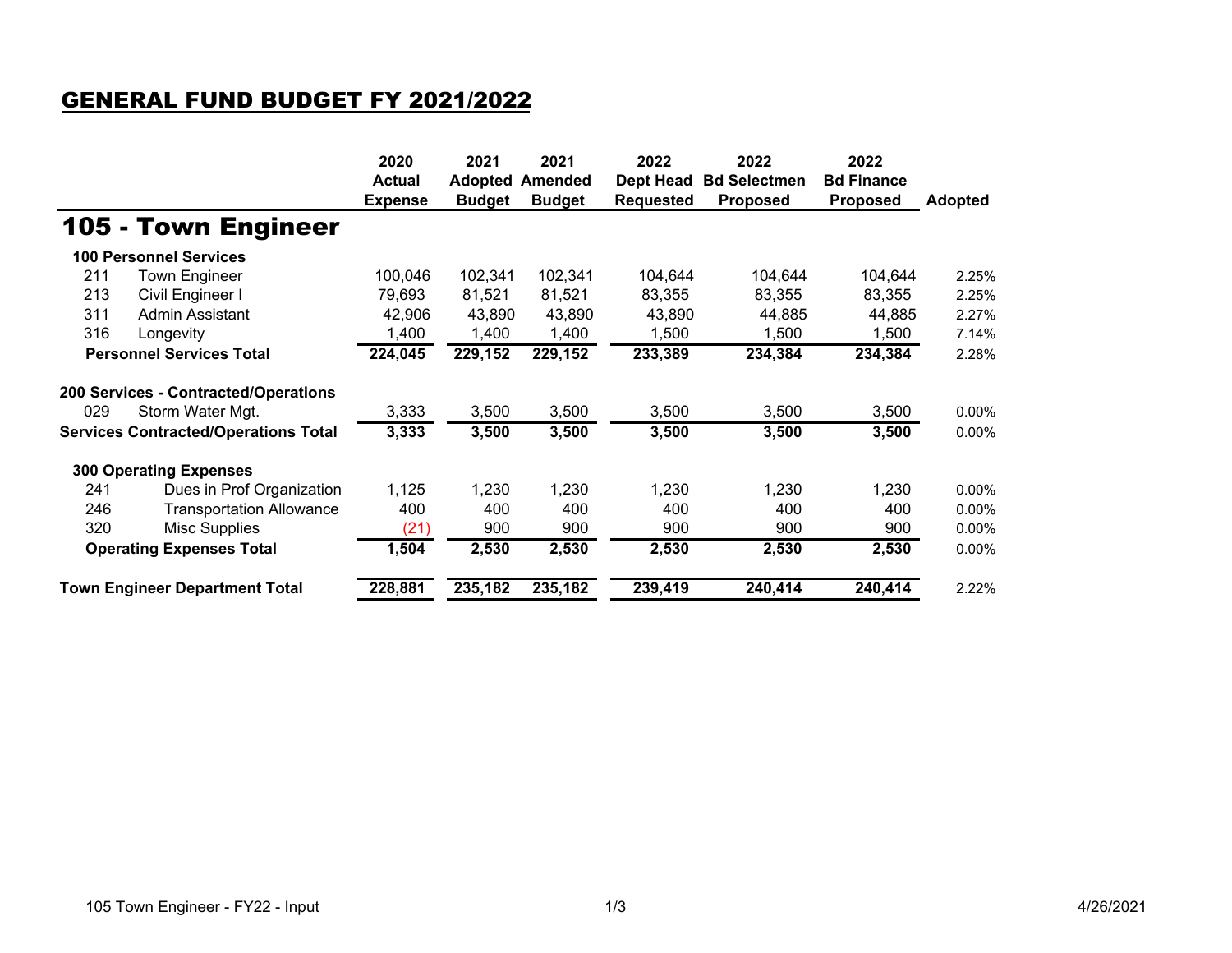## TOWN OF EAST LYME

**Dept No. <sup>105</sup> Budget Input Dept NameTown Engineer 26-Apr-21**

 $\begin{array}{c|c} \text{FY } 2021/2022 \end{array}$ <br>105

|                                 | <b>Account</b>                | 21/22         |                                                                                                                                                                                                                                                                                  |
|---------------------------------|-------------------------------|---------------|----------------------------------------------------------------------------------------------------------------------------------------------------------------------------------------------------------------------------------------------------------------------------------|
| Acct.                           | <b>Description</b>            | <b>Budget</b> | <b>Supporting Description of Activity</b>                                                                                                                                                                                                                                        |
|                                 | <b>100 Personnel Services</b> |               |                                                                                                                                                                                                                                                                                  |
| 211                             | <b>Town Engineer</b>          | 104.644       | Department Head, non-union position. 2.25% COLA approved by BoS 1/20/21.                                                                                                                                                                                                         |
| 213                             | Civil Engineer I              | 83,355        | This employee works on many of the PW projects preparing plans and specifications for bidding out<br>projects, helps with survey and inspections, researches project information and gives general<br>support to all Town engineering issues. 2.25% COLA approved by BoS 1/20/21 |
| 311                             | Admin Assistant               | 44.885        | 75% of this union administrative assistant position is funded by this line item while 25% will be<br>funded by Water Department. Wages updated by BoS one year UPSEU contract extension 2.25%<br>COLA.                                                                           |
| 316                             | Longevity                     | 1,500         | Longevity is paid based on an agreement with the Town and the unaffiliated employees.                                                                                                                                                                                            |
| <b>Personnel Services Total</b> |                               | 234,384       |                                                                                                                                                                                                                                                                                  |